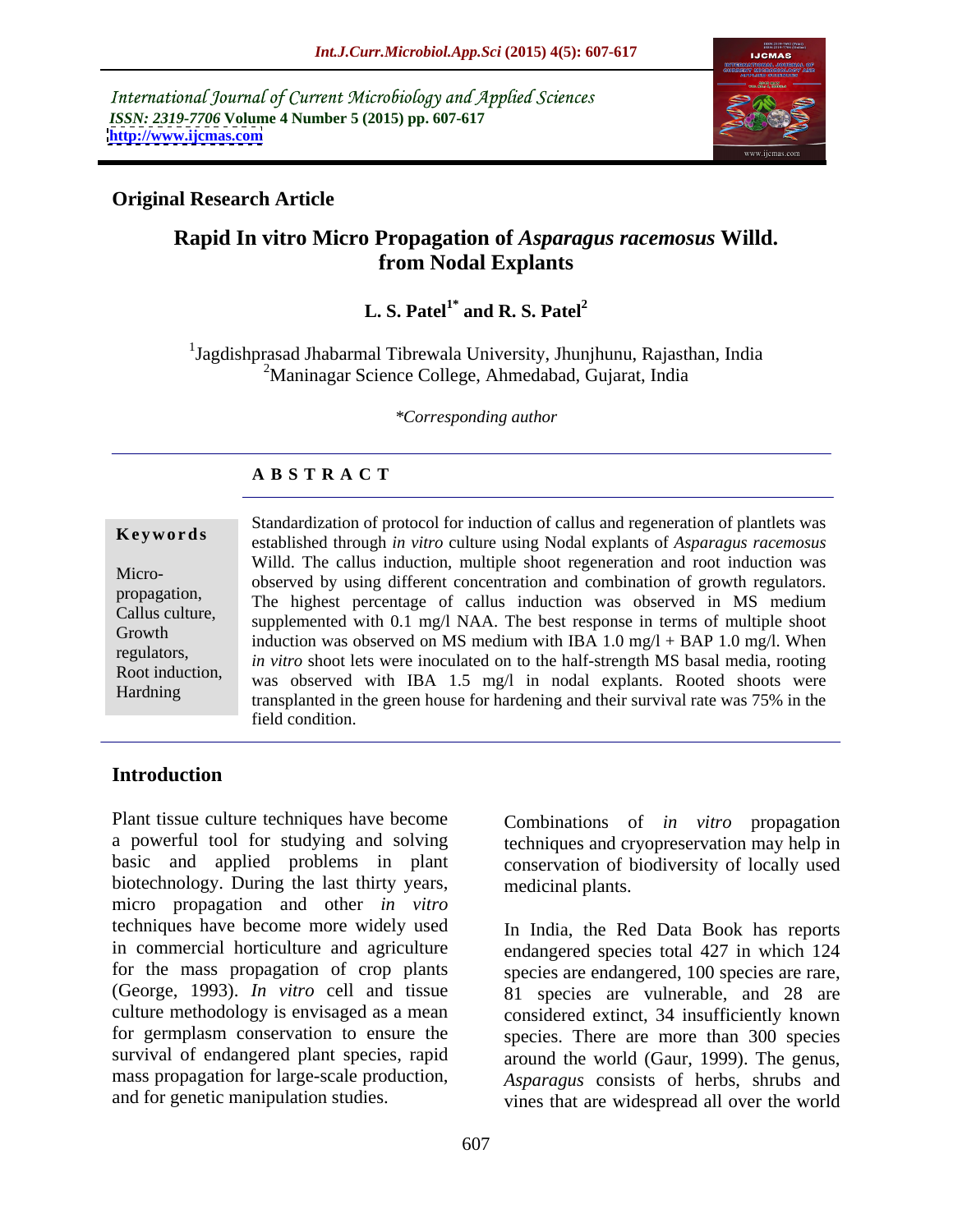and represents highly valuable plant species *adansonii*, *Spondias mangifera* (Tripathi & having therapeutic and nutraceutical Kumari, 2010), *Acacia auriculiformis*  importance in addition to being consumed as (Girijashanker, 2011) *Dalbergia sissoo* (Ali food (Shasnay *et al.,* 2003). Medicinal plants play a vital role to preserve our health. *Asparagus racemosus* is one of the Standardization of protocols for *in vitro* important medicinal plants extensively used multiplication of satawari have been by the traditional practioners in India for its reported by many authors (Pise *et al.,* 2011; medicinal value. The leaves and the Mehta and Subramanian, 2005; Evans and tuberous roots of *Asparagus* are medically Trease*,* 2002; Sharan *et al.,* 2011; Singh *et*  important in several diseases. *A. racemosus* is distributed throughout tropical and subtropical parts of India up to an altitude of 1500 m. (Velvan *et al.,* 2007). The healing

*A. racemosus* is mainly known for its G.), India. All the plant samples of shatawari phytoestrogenic properties. With an was thoroughly washed with tap water increasing realization that hormone followed by washed with distilled water replacement therapy with synthetic were for remove any dirt or filthy particles oestrogens is neither as safe nor as effective present on the surface; Fungi and as previously envisaged, the interest in plant-derived oestrogens has increased by the first step in the*in vitro* culture tremendously making *A. racemosus* sterilization. The collected explants were particularly important (Bopana and Saxena, thoroughly rinsed with tap water for 30 2007). Roots of *A. Racemosus* were found to possess antioxidant and anti-ADH activity (Kamat *et al.,* 2000; Wiboonpun *et al.,* (fungicide) for 30 minutes in ordered 2004), anti-tumour and anticancer activity sodium hypochlorite (NaOcl) for 5 minutes, (Senna *et al.,* 1993; Shao *et al.,* 1996; and then  $0.1\%$  HgCl<sub>2</sub> for 2-5 minutes in a Diwanay *et al.,* 2004), anti-ulcerogenic Laminar Air flow Chamber under aseptic activity (Datta et al., 2002), anti-conditions, finally washed thoroughly with inflammatory activity (Mandal *et al.,* 1998) sterile for several times for removal the and antimicrobial activity (Mandal *et al.,* 2000). sterile petriplate have been chosen. For

From mature plants, used Nodal explants for micropropagation in many plant species like<br>*Prosopis juliflora* (Nandwani and Ramawat, *alba* (Balakrishnan *et al.,* 2009), *Crataeva*  supplemented with different concentrations

*et al*., 2012).

*al.,* 2013).

# **Materials and Methods**

qualities of Shatavari are useful in a wide **Explant source:** Micropropagation is array of ailments. Being a rasayana or usually initiated from explants, which are rejuvenating herb, its restorative action is small pieces collected from whole plant. beneficial in women's complaints. Nodal explants of Shatawari were collected in Patan district home garden, Gujarat (N. bacteria contamination that was controlled minutes for removal of the external dust and then surface sterilized with 1 % Bavistin traces of HgCl2. Finally, the explants for the microbial infection, a widely used sodium hypochloride surface sterilization.

*Prosopis juliflora* (Nandwani and Ramawat, **Culture medium and condition:** The 1991), *Searsia dentate, Melia azedarach* young meristem cutting explants were (Hussain and Anis, 2009), *Oroxylum*  inoculated on to sterilized semisolid basal *indicum* (Gokhale and Bansal, 2009). *Morus* MS medium (Murashige and Skoog's, 1962)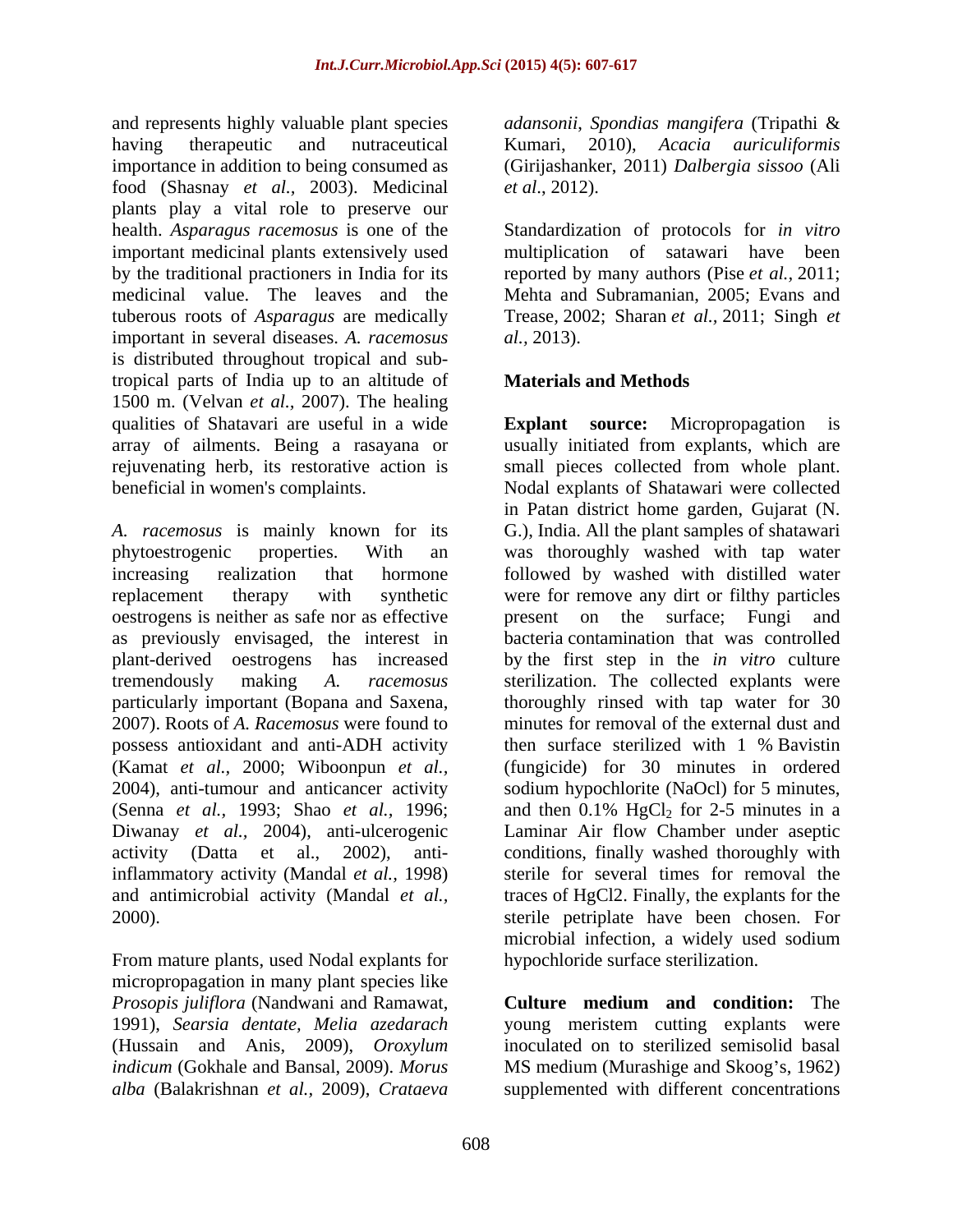and combinations of different plant growth

**Callus induction:** In callus induction, used dichlorphenoxyacetic acid) and cytokines like BAP (6-benzylaminopurine) and KIN

**Shoot regeneration Medium**: The developed calli were transferred to shooting, days required for shooting, shoots

were transplanted on half strength MS medium having various concentration of IBA, IBA with BAP (0.1-2 mg/L) either **Results and Discussion** alone or in combinations. The data were recorded in terms of percentage of rooting, Callus induction number of days required for rooting and root

**Environmental condition**: The pH of the containing different concentrations of auxine medium was adjusted to 5.8 before gelling with Agar and prior to autoclaving for 20 min at  $120^{\circ}$  C and at 15 lbs psi pressure. min at  $120^{\circ}$  C and at 15 lbs psi pressure. Most of the cultures in hormone media

regulators. optimal results. Each treatment consisted of according to experimental conditions to get 5 replicates and repeated thrice.

auxins like NAA, IAA, IBA, 2,4D (2, 4- **Acclimatization and transfer of plantlets** (6- furfurylaminopurine) as supplement to of sterile sand, soil and farmyard manure the basal medium individually as well as in (1:1:1), the plantlets were covered with different combinations. For the entire study transparent polythene bag to maintain nearly the PGRs concentration was used in mg/l 80% humidity level for first ten days. After (milligram per liter) and finally this the plantlets were shifted to green house morphogenic responses were recorded.  $\alpha$  at  $25 + 2^{\circ}$ C under less humidity and natural **to soil:** *In vitro* regenerated plantlets were potted on plastic pots containing equal ratio sunlight and finally, they were transplanted in the natural condition.

regeneration medium various concentrations **Statistical Analysis:** Each experiment was of growth regulators alone and in run with 3 replicates and repeated five times. combination also. The percentage of Quantified the all effect of different per explants and shoot length were significance by ANOVA (analysis of estimated. variance). The data was represented by **Rooting medium:** The elongated shoots analyzed statistically using single way treatment and determined the level of mean  $\pm$  standard error. The data were analysis of variance (ANOVA).

# **Results and Discussion**

# **Callus induction**

length. Callus induction was observed after Callus induction was observed after inoculation of the explants on MS medium and cytokines.

Molten medium of 20 ml was dispensed into induced callus in the beginning but MS the culture tube and plugged with non hormone free media showed no response of absorbent cotton wrapped in one layer of any kind in callus induction with all the cheesecloth. explants. explants.

All the cultures were incubated in a growth The maximum % of callus formation in room with a 16h photoperiod except callus a nodal explants to be found  $(93.33 \pm 0.00)$ culture and the temperature was maintained was observed in 0.1 mg/l NAA were the at  $25 \pm 30^{\circ}$  C with 50-60% relative humidity induced calli were Greenish Yellow in  $\rm ^{o}$ C with 50-60% relative humidity induced calli were Greenish Yellow in in the culture room were manipulated colour and structurally Compact with dry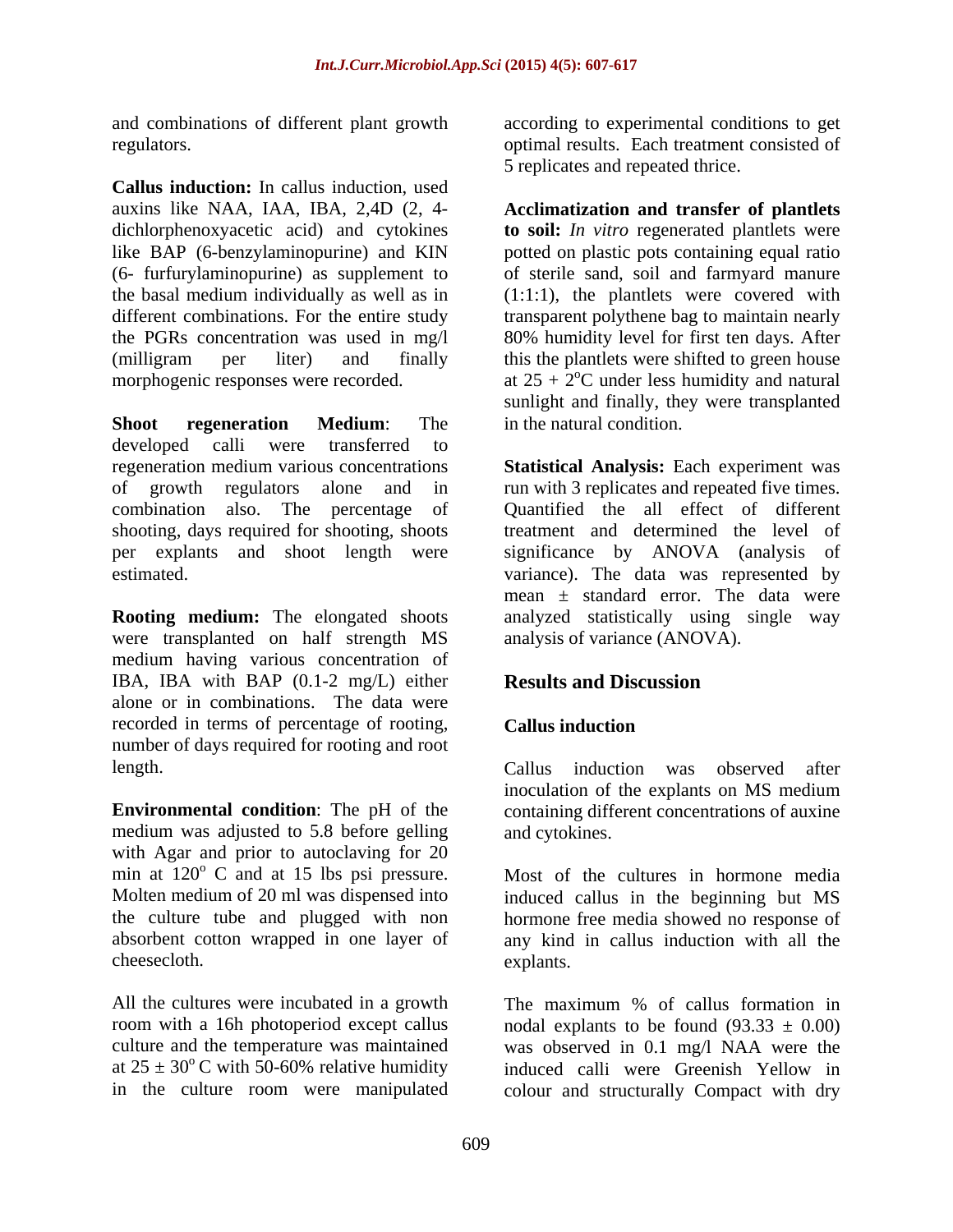weight  $0.82 \pm 0.04$ gm after 25 days (Fig.1) hormone medium helped to achieve followed by  $(92.86 \pm 0.00)$  was observed in 2.0 mg/l KN were the induced calli were Dark brown in colour and structurally friable with dry weight  $0.56 \pm 0.03$ gm (Fig.2) 1.0 mg/l NAA + 0.5 mg/l BAP were the structurally friable with  $0.80 \pm 0.04$ gm dry  $NAA + 2.0$ mg/l BAP (Fig.6) medium after weight (Fig.3). The callusing response 16 and 21 days respectively, 83.33% and weight (Fig.3). The callusing response gradually decreases with increases the concentration of NAA, gradually increases with increases the concentration of KN. The highest callusing  $(0.82 \pm 0.04$  and  $0.80 \pm 1.00$ 0.04 gm dry weight) was obtained in 0.1 mg/l NAA and 1.0 mg/l NAA + 0.5 mg/l BAP respectively. The lowest callusing  $(0.16 \pm 0.01$  gm dry weight) was obtained in

This preliminary study proved that nodal in nodal explants (Table.<br>
explants responded better at different was also observed explants responded better at different was also observed in the shoot combination of NAA+BAP showed good response and statistically also more significant. Different concentration of 2, 4- D,  $NAA + KN$  and 2,  $4-D + KN$  showed no good response which was not remarkable and statistically not significant. When IAA and IBA were used in place of NAA, BAP, KN and 2, 4-D, all explants died.

Yang established a very good tissue culture technique for micropopagation of Asparagus using different explants. However this Using different explants as a source, several workers have developed protocol for *in vitro* culture of different Asparagus species (Stejner *et al.,* 2002, Nayak and Sen, 1998; Ghose and Sen 1994a, b 1996).

hormone medium helped to achieve continuous production of healthy shoot.

followed by  $(91.67 \pm 0.00)$  was observed in per culture (Fig.4) and the average length of induced calli were brown in colour and NAA + 1.0mg/l BAP (Fig.5) and 1.0mg/l 1.75 mg/l 2, 4-D after 25 days (Table.1). per culture and the average length of the shoot was  $2.50 \pm 0.07$ cm and  $2.84 \pm 0.07$ cm concentration of NAA, BAP, KN and In the 0.5mg/l BAP medium after 20 days, 85.71% explants produced 7.80±0.16 shoots the shoot was  $2.80 \pm 0.12$ cm. In the 0.5mg/l  $NAA + 2.0$ mg/l BAP (Fig.6) medium after 16 and 21 days respectively, 83.33% and 80.00% explants produced 9.00±0.14 and 8.40±0.30 shoots per culture and the average length of the shoot was  $2.56 \pm 0.02$ cm and  $3.02 \pm 0.09$ cm. In the  $0.5$ mg/l IBA + 1.0mg/l BAP (Fig.7) and 1.0mg/l NAA  $+$ 2.0mg/l BAP (Fig.8) medium after 25 and 16 days respectively, 80% and 75% explants produced  $5.00\pm0.44$  and  $4.00\pm0.31$  shoots per culture and the average length of the shoot was  $2.50 \pm 0.07$ cm and  $2.84 \pm 0.07$ cm in nodal explants (Table.2). Similar response was also observed in the shoot multiplication from axillary buds of *A.racemosus* willd. in MS medium with BAP, NAA and IBA (Afroz *et al.,* 2010) On the other hand, in *A. adscendens,* the best shoot multiplication medium reported by Mehta and Subramanian (2005) is MS supplemented with NAA and Kn.

protocol was lengthy and took long time. concentration. NAA and IBA gave good But as the BAP concentration was increased gradually, callus induction and a few multiple shoots were observed. Here root induction was completely blocked although NAA, KN, 2, 4- D and its different response with BAP in shoot proliferation form nodal explants after 25 days.

### *In vitro* **rooting and acclimatization**

Shoot regeneration **Shoot regeneration** cultures were transferred to half strength MS Repeated subculture of explants was concentration of NAA, BAP, KN, 2,4-D, inoculated on fresh shoot proliferation IAA and IBA supplemented individually medium with different concentration of and combination to the media for rooting.Rooting shoot lets obtained from repeated media supplemented with different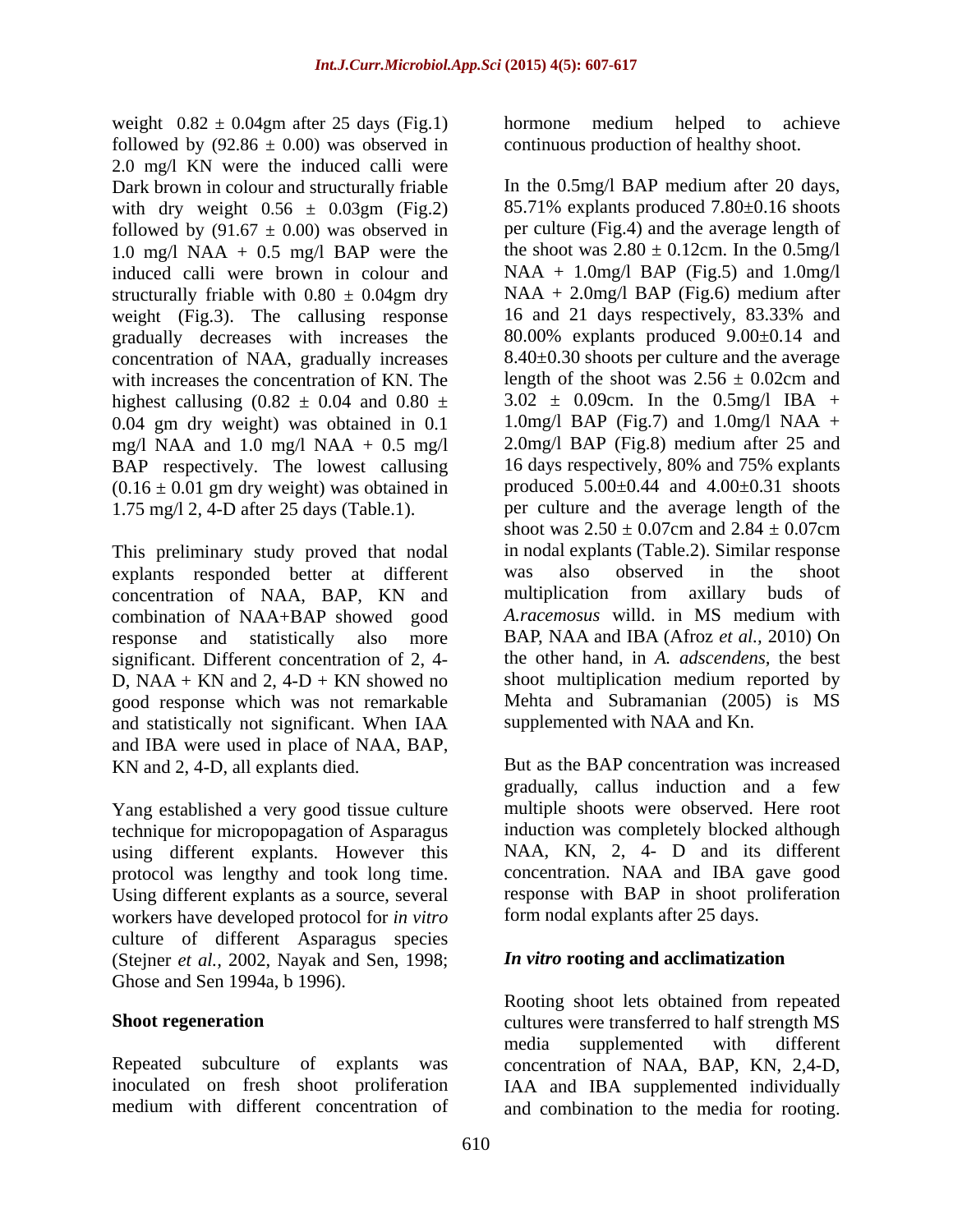**Table.1** Effect of Cytokinins and auxins supplemented individually and in various combinations on callus induction and callus growth of *Asparagus racemosus* Willd. from NODAL explants

| Growth<br>regulators | <b>Concentration</b><br>of growth | % of calls<br>formation   of callus |                   | Intensity   Nature of callus                         | Texture<br>of callus | Dry weight of<br>callus(g) after |
|----------------------|-----------------------------------|-------------------------------------|-------------------|------------------------------------------------------|----------------------|----------------------------------|
| (mg/l)               | regulators (mg/l)                 |                                     |                   |                                                      |                      | 25 days                          |
|                      |                                   |                                     |                   |                                                      |                      | $(Mean \pm SE)$                  |
|                      | 0.1                               | 93.33                               | $^{+++}$          | Greenish Yellow                                      | Compact              | $0.82 \pm 0.04$                  |
|                      | 0.5                               | 86.67                               | $^{+++}$          | Green                                                | Friable              | $0.52 \pm 0.03$                  |
| <b>NAA</b>           | 1.0                               | 61.54                               | $++$              | Green                                                | Friable              | $0.50 \pm 0.05$                  |
|                      | 1.5                               | 53.33                               | $++$              | Brown                                                | Compact              | $0.46 \pm 0.04$                  |
|                      | 1.75                              | $0.00\,$                            | $\sim$ 100 $\mu$  | <b>Contract Contract</b>                             | $\sim$ $-$           | $0.00\pm0.00$                    |
|                      | 2.0                               | $0.00\,$                            | $\sim$ 100 $\sim$ | <b>Contract Contract</b>                             | $\sim$ $-$           | $0.00\pm0.00$                    |
|                      | 0.1                               | 66.67                               | $++$              | Light brownish                                       | Friable              | $0.34 \pm 0.03$                  |
|                      | 0.5                               | 64.29                               | $++$              | Dark brown                                           | Friable              | $0.24 \pm 0.02$                  |
| BAP                  | 1.0                               | 53.33                               | $++$              | Light green                                          | Friable              | $0.22 \pm 0.02$                  |
|                      | 1.5                               | $0.00\,$                            | $\sim$ $-$        | <b>Common</b>                                        | $\sim 1000$          | $0.00\pm0.00$                    |
|                      | 1.75                              | $0.00\,$                            | $\sim 10^{-11}$   | $\alpha$ , $\alpha$ , $\alpha$ , $\alpha$ , $\alpha$ | $\sim 1000$          | $0.00\pm0.00$                    |
|                      | 2.0                               | $0.00\,$                            | $\sim 10^{-11}$   | $\alpha$ , $\alpha$ , $\alpha$ , $\alpha$ , $\alpha$ | $\sim 1000$          | $0.00\pm0.00$                    |
|                      | 0.1                               | $0.00\,$                            | $\sim 10^{-10}$   | $\alpha$ , $\alpha$ , $\alpha$ , $\alpha$ , $\alpha$ |                      | $0.00 \pm 0.00$                  |
|                      | 0.5                               | $0.00\,$                            | $\sim 10^{-10}$   | <b>Contractor</b>                                    |                      | $0.00\pm0.00$                    |
| KN                   | 1.0                               | 53.33                               | $++$              | Dark brown                                           | Compact              | $0.36 \pm 0.02$                  |
|                      | 1.5                               | 66.67                               | $++$              | Green                                                | Compact              | $0.40 \pm 0.03$                  |
|                      | 1.75                              | 71.43                               | $++$              | Light brownish                                       | Friable              | $0.50 \pm 0.03$                  |
|                      | 2.0                               | 92.86                               | $^{+++}$          | Dark brown                                           | Friable              | $0.56 \pm 0.03$                  |
|                      | 0.1                               | 66.67                               | $++$              | Creemish brown                                       | Friable              | $0.26 \pm 0.02$                  |
|                      | 0.5                               | 76.92                               | $^{+++}$          | Greenish yellow                                      | compact              | $0.30 \pm 0.01$                  |
| $2,4-D$              | 1.0                               | 46.67                               | $^{++}$           | Brown                                                | compact              | $0.26 \pm 0.02$                  |
|                      | 1.5                               | 73.33                               | $++$              | Light brownish                                       | Friable              | $0.24 \pm 0.02$                  |
|                      | 1.75                              | 66.67                               | $^{++}$           | Dark brown                                           | compact              | $0.16 \pm 0.01$                  |
|                      | 2.0                               | 73.33                               | $^{++}$           | Brown                                                | compact              | $0.20 \pm 0.02$                  |
|                      | $0.1 + 0.1$                       | $0.00\,$                            | $\sim$ 100 $\mu$  | <b>Contract Contract</b>                             | $\sim$ $-$           | $0.00\pm0.00$                    |
|                      | $0.1 + 0.5$                       | $0.00\,$                            | $\sim 10^{-10}$   | <b>Committee State</b>                               | $\sim 100$ m $^{-1}$ | $0.00\pm0.00$                    |
|                      | $0.1 + 1.0$                       | $0.00\,$                            | $\sim$ $-$        | <b>Contract Contract</b>                             | $\sim$ $-$           | $0.00\pm0.00$                    |
|                      | $0.1 + 2.0$                       | 46.67                               | $++$              | Light brownish                                       | compact              | $0.36 \pm 0.02$                  |
|                      | $0.5 + 0.1$                       | 6.00                                | $+$               | Greenish yellow                                      | compact              | $0.44 \pm 0.02$                  |
| $NAA+BAP$            | $0.5 + 0.5$                       | 73.33                               | $++$              | Dark brown                                           | compact              | $0.48 \pm 0.02$                  |
|                      | $0.5 + 1.0$                       | 60.00                               | $++$              | Brown                                                | Friable              | $0.58 \pm 0.05$                  |
|                      | $0.5 + 2.0$                       | 76.92                               | $^{+++}$          | Creemish brown                                       | Friable              | $0.60 \pm 0.02$                  |
|                      | $1.0 + 1.0$                       | 64.29                               | $++$              | Green                                                | Friable              | $0.64 \pm 0.04$                  |
|                      | $1.0 + 0.5$                       | 91.67                               | $^{+++}$          | Brown                                                | Friable              | $0.80 \pm 0.04$                  |
|                      | $1.0 + 1.0$                       | 66.67                               | $++$              | Light brownish                                       | compact              | $0.24 \pm 0.03$                  |
|                      | $1.0 + 2.0$                       | 73.33                               | $++$              | Dark brown                                           | compact              | $0.18 \pm 0.01$                  |
|                      | $0.1 + 0.1$                       | 40.00                               | $+$               | Green                                                | Friable              | $0.26 \pm 0.02$                  |
| NAA+KN               | $0.5 + 0.5$                       | 80.00                               | $+++$             | Brown                                                | compact              | $0.48 \pm 0.02$                  |
|                      | $1.0 + 1.0$                       | 60.00                               | $++$              | Light brownish                                       | Friable              | $0.36 \pm 0.04$                  |
|                      | $0.1 + 0.1$                       | 66.67                               | $++$              | Creemish brown                                       | compact              | $0.34 \pm 0.04$                  |
| $2,4-D+KN$           | $0.5 + 0.5$                       | 53.33                               | $++$              | Dark brown                                           | Friable              | $0.40 \pm 0.03$                  |
|                      | $1.0 + 1.0$                       | 60.00                               | $++$              | Brown                                                | Friable              | $0.48 \pm 0.06$                  |

\* Significant at  $p \le 0.05$  level; (-) No response (+) Good (++) Very good (+++) Excellent; Mean and standard error of 5 replicates each.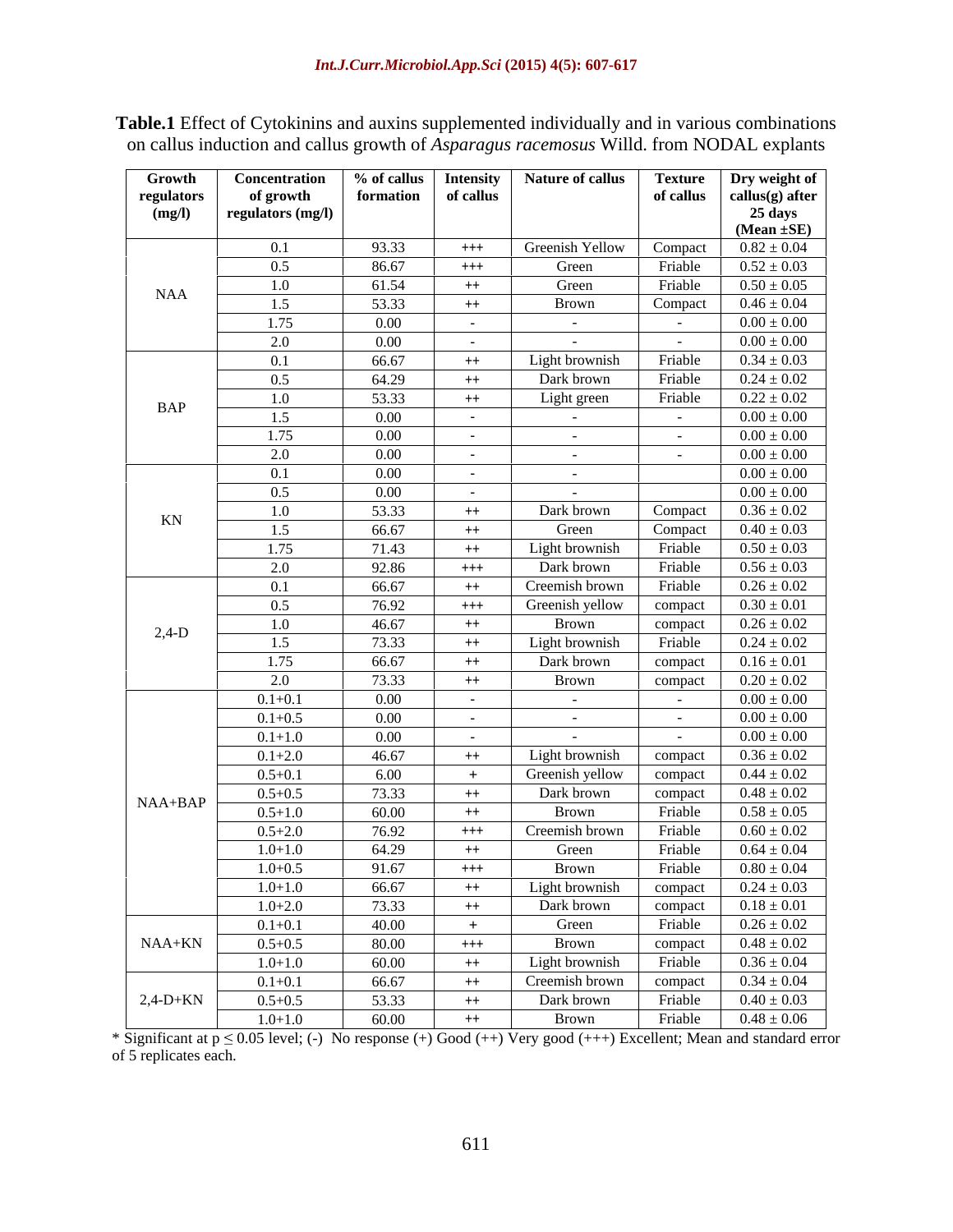| <b>Table.2</b> Effect of Cytokinins and auxins supplemented individually an<br>v and in various combinations |  |
|--------------------------------------------------------------------------------------------------------------|--|
| on multiple shoot formation of <i>Asparagus racemosus</i> Willd. from NODAL explants                         |  |

| Growth      | <b>Concentrat</b> | <b>Number</b> | $%$ of    |                 | Number of Shoot length            |
|-------------|-------------------|---------------|-----------|-----------------|-----------------------------------|
| regulators  | ion<br>of         | of days       | shoot     | shoots          | (Mean $\pm$ SE)                   |
| (mg/l)      | growth            | required      | formation | (Mean $\pm$     |                                   |
|             | regulators        | for shoots    | response  | SE)             |                                   |
|             | (mg/l)            |               |           |                 |                                   |
|             | 0.1               | 16            | 83.33     |                 | $5.40 \pm 0.22$ 2.48 $\pm$ 0.19   |
|             | 0.5               | 20            | 85.71     |                 | $7.80 \pm 0.16$ $2.80 \pm 0.12$   |
| <b>BAP</b>  | 1.0               | 17            | 60.00     | $3.20 \pm 0.26$ | $2.24 \pm 0.12$                   |
|             | 1.5               | $00\,$        | 00.00     | $0.00 \pm 0.00$ | $0.00 \pm 0.00$                   |
|             | 0.75              | $00\,$        | 00.00     | $0.00 \pm 0.00$ | $0.00\pm0.00$                     |
|             | 2.0               | $00\,$        | 00.00     | $0.00 \pm 0.00$ | $0.00\pm0.00$                     |
|             | $0.1 + 0.1$       | $00\,$        | 00.00     | $0.00 \pm 0.00$ | $0.00\pm0.00$                     |
|             | $0.1 + 0.5$       | $00\,$        | 00.00     | $0.00 \pm 0.00$ | $0.00 \pm 0.00$                   |
|             | $0.1 + 1.0$       | 16            | 66.67     | $5.00 \pm 0.31$ | $1.54 \pm 0.06$                   |
|             | $0.1 + 2.0$       | 13            | 50.00     | $3.80 \pm 0.16$ | $2.74 \pm 0.10$                   |
|             | $0.5 + 0.1$       | 09            | 50.00     |                 | $4.00 \pm 0.31$ 3.46 $\pm$ 0.08   |
|             | $0.5 + 0.5$       | 12            | 71.43     |                 | $3.00 \pm 0.31$   $1.56 \pm 0.05$ |
| $NAA+BAP$   | $0.5 + 1.0$       | 16            | 83.33     |                 | $9.00 \pm 0.14$   2.56 $\pm$ 0.02 |
|             | $0.5 + 2.0$       | 13            | 60.00     |                 | $1.80 \pm 0.16$   $2.50 \pm 0.07$ |
|             | $1.0 + 0.1$       | 14            | 57.14     | $3.20 \pm 0.26$ | $1.28 \pm 0.03$                   |
|             | $1.0 + 0.5$       | 12            | 75.00     |                 | $2.40 \pm 0.22$   $2.20 \pm 0.04$ |
|             | $1.0 + 1.0$       | 17            | 66.67     | $3.00 \pm 0.31$ | $1.72 \pm 0.03$                   |
|             | $1.0 + 2.0$       | 21            | 80.00     | $8.40 \pm 0.30$ | $3.02 \pm 0.09$                   |
|             | $0.1 + 0.1$       | $00\,$        | 00.00     | $0.00 \pm 0.00$ | $0.00 \pm 0.00$                   |
|             | $0.1 + 0.5$       | 16            | 66.67     |                 | $1.80 \pm 0.26$   $1.54 \pm 0.06$ |
|             | $0.1 + 1.0$       | 13            | 75.00     |                 | $3.80 \pm 0.29$   $2.74 \pm 0.09$ |
|             | $0.1 + 2.0$       | 14            | 60.00     |                 | $3.80 \pm 0.26$   $2.88 \pm 0.03$ |
|             | $0.5 + 0.1$       | 12            | 33.33     | $2.60 \pm 0.22$ | $1.56 \pm 0.05$                   |
|             | $0.5 + 0.5$       | 16            | 83.33     | $2.80 \pm 0.16$ | $2.56 \pm 0.02$                   |
| $IBA + BAP$ | $0.5 + 1.0$       | 25            | 80.00     | $5.00 \pm 0.44$ | $2.50 \pm 0.07$                   |
|             | $0.5 + 2.0$       | 16            | 75.00     | $3.00 \pm 0.31$ | $1.28 \pm 0.03$                   |
|             | $1.0 + 0.1$       | $00\,$        | 00.00     | $0.00 \pm 0.00$ | $0.00 \pm 0.00$                   |
|             | $1.0 + 0.5$       | $00\,$        | 00.00     | $0.00 \pm 0.00$ | $0.00 \pm 0.00$                   |
|             |                   |               | 71.43     |                 |                                   |
|             | $1.0 + 1.0$       | 12            |           |                 | $3.60 \pm 0.22$   $3.24 \pm 0.04$ |
|             | $1.0 + 2.0$       | 16            | 75.00     |                 | $4.00 \pm 0.31$   2.84 $\pm$ 0.07 |

\* Significant at  $p \le 0.05$  level

Mean and standard error of 5 replicates each.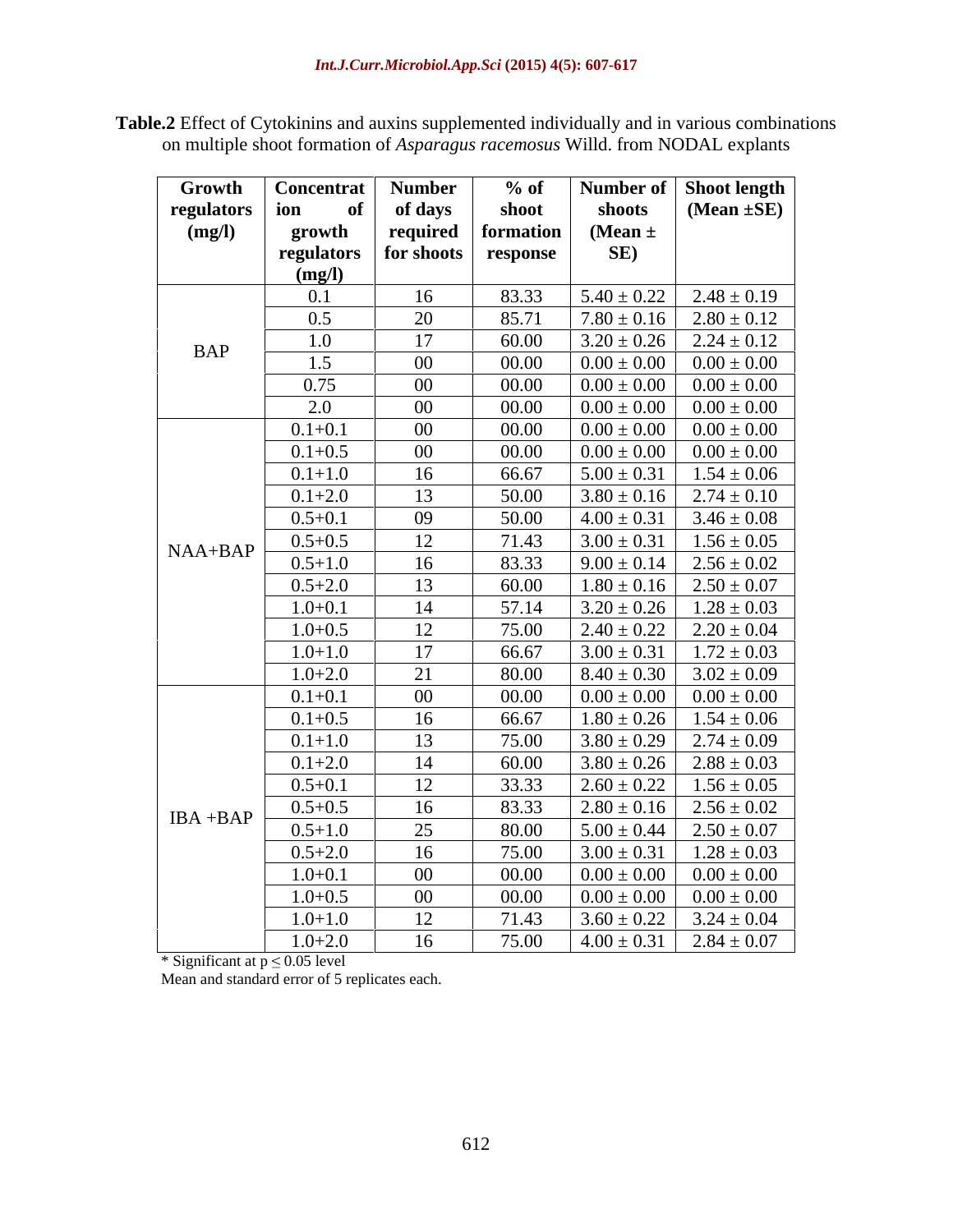**Table.3** Effect of Cytokinins and auxins supplemented individually and in various combinations on in vitro grown shoots of *Asparagus racemosus* Willd. from NODAL explants

| Growth     | <b>Concentration</b> | % of Root | Number of        | <b>Root length</b> |
|------------|----------------------|-----------|------------------|--------------------|
| regulator  | of growth            | formation | <b>Roots</b>     | $(Mean \pm SE)$    |
| $s$ (mg/l) | regulators           | response  | $(Mean \pm SE)$  |                    |
|            | (mg/l)               |           |                  |                    |
|            | 0.1                  | 75.0      | $2.20 \pm 0.167$ | $2.30 \pm 0.032$   |
|            | 0.5                  | 66.7      | $2.80 \pm 0.167$ | $3.12 \pm 0.038$   |
| <b>IBA</b> | 1.0                  | 60.0      | $3.00 \pm 0.244$ | $3.00 \pm 0.080$   |
|            | 1.5                  | 87.5      | $3.60 \pm 0.178$ | $4.00 \pm 0.024$   |
|            | 1.75                 | 00.0      | $0.00 \pm 0.000$ | $0.00\pm0.000$     |
|            | 2.0                  | 00.0      | $0.00\pm0.000$   | $0.00\pm0.000$     |
|            | $0.1 + 0.1$          | 00.0      | $0.00 \pm 0.000$ | $0.00\pm0.000$     |
|            | $0.1 + 0.5$          | 00.0      | $0.00 \pm 0.000$ | $0.00\pm0.000$     |
|            | $0.1 + 1.0$          | 00.0      | $0.00 \pm 0.000$ | $0.00 \pm 0.000$   |
|            | $0.1 + 2.0$          | 00.0      | $0.00 \pm 0.000$ | $0.00\pm0.000$     |
|            | $0.5 + 0.1$          | 00.0      | $0.00 \pm 0.000$ | $0.00\pm0.000$     |
| $IBA+BAP$  | $0.5 + 0.5$          | 75.0      | $2.20 \pm 0.167$ | $2.28 \pm 0.052$   |
|            | $0.5 + 1.0$          | 66.7      | $2.40 \pm 0.228$ | $2.32 \pm 0.068$   |
|            | $0.5 + 2.0$          | 50.0      | $2.80 \pm 0.167$ | $2.80 \pm 0.032$   |
|            | $1.0 + 0.1$          | 83.3      | $3.60 \pm 0.228$ | $3.62 \pm 0.036$   |
|            | $1.0 + 0.5$          | 75.0      | $1.40 \pm 0.228$ | $2.72 \pm 0.030$   |
|            | $1.0 + 1.0$          | 60.0      | $2.20 \pm 0.296$ | $2.66 \pm 0.059$   |
|            | $1.0 + 2.0$          | 50.0      | $1.60 \pm 0.228$ | $2.18 \pm 0.033$   |

\* Significant at  $p \le 0.05$  level

Mean and standard error of 5 replicates each.

**Fig.1** and **(1A)** Callus in MS medium with 0.1 mg/l NAA in Nodal explants

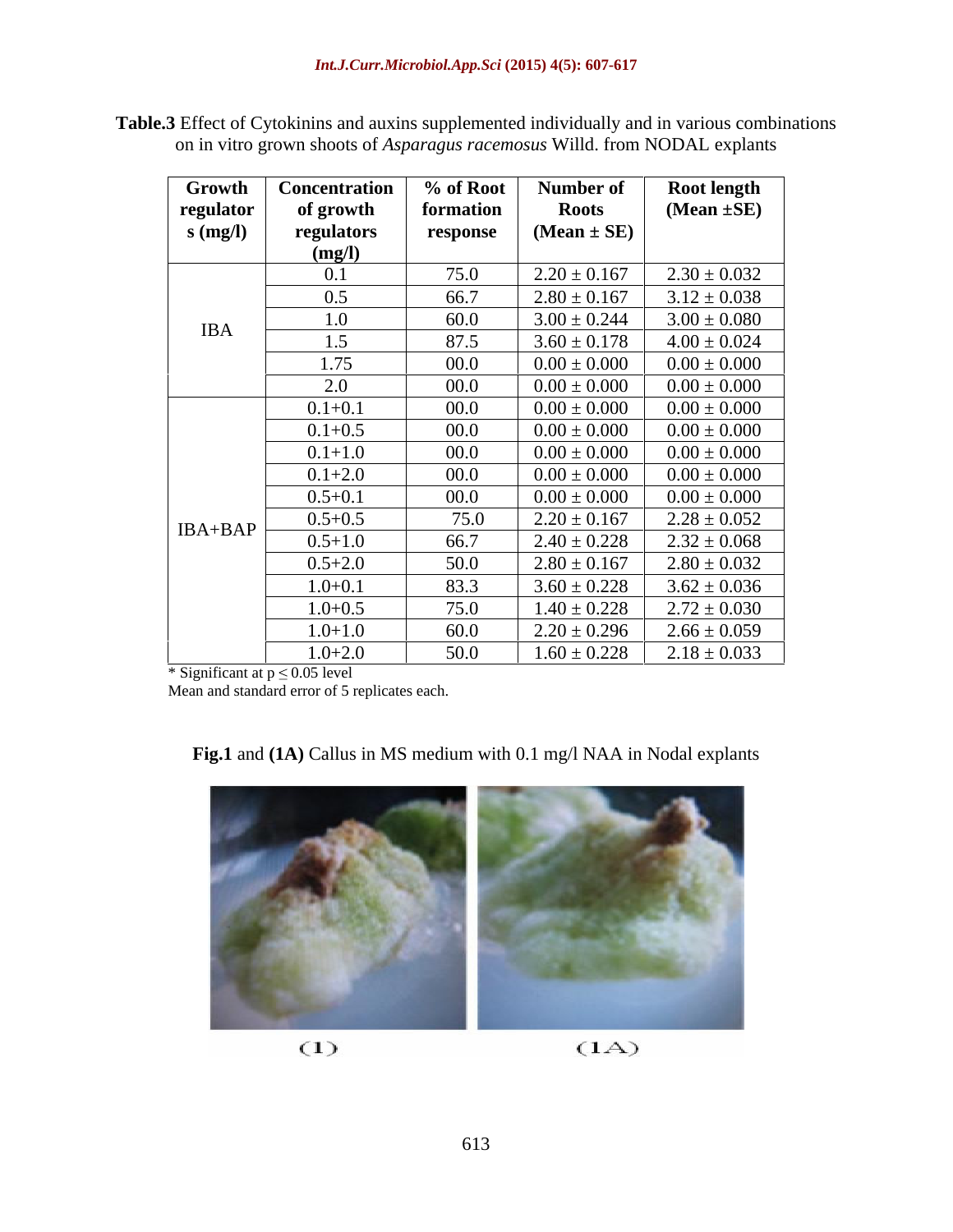

**Fig.2** and **(2A)** Callus in MS medium with 2 mg/l KN in Nodal explants

**Fig.3, (3A)** and **(3B)** Callus in MS medium with 0.1mg/l NAA+0.5mg/l BAP in Nodal explants



**Fig.4** Multiple shoots in MS medium with 0.5mg/l BAP; **Fig.5** Multiple shoots in MS medium with 0.5mg/l NAA + 1.0mg/l BAP; **Fig.6** Multiple shoots in MS medium with 1.0mg/l NAA + 2.0mg/l BAP; **Fig.7** Multiple shoots in MS medium with 0.5mg/l IBA+ 1.0mg/l BAP; **Fig.8** Multiple shoots in MS medium with 1.0mg/l IBA+ 2.0mg/l BAP From nodal explants

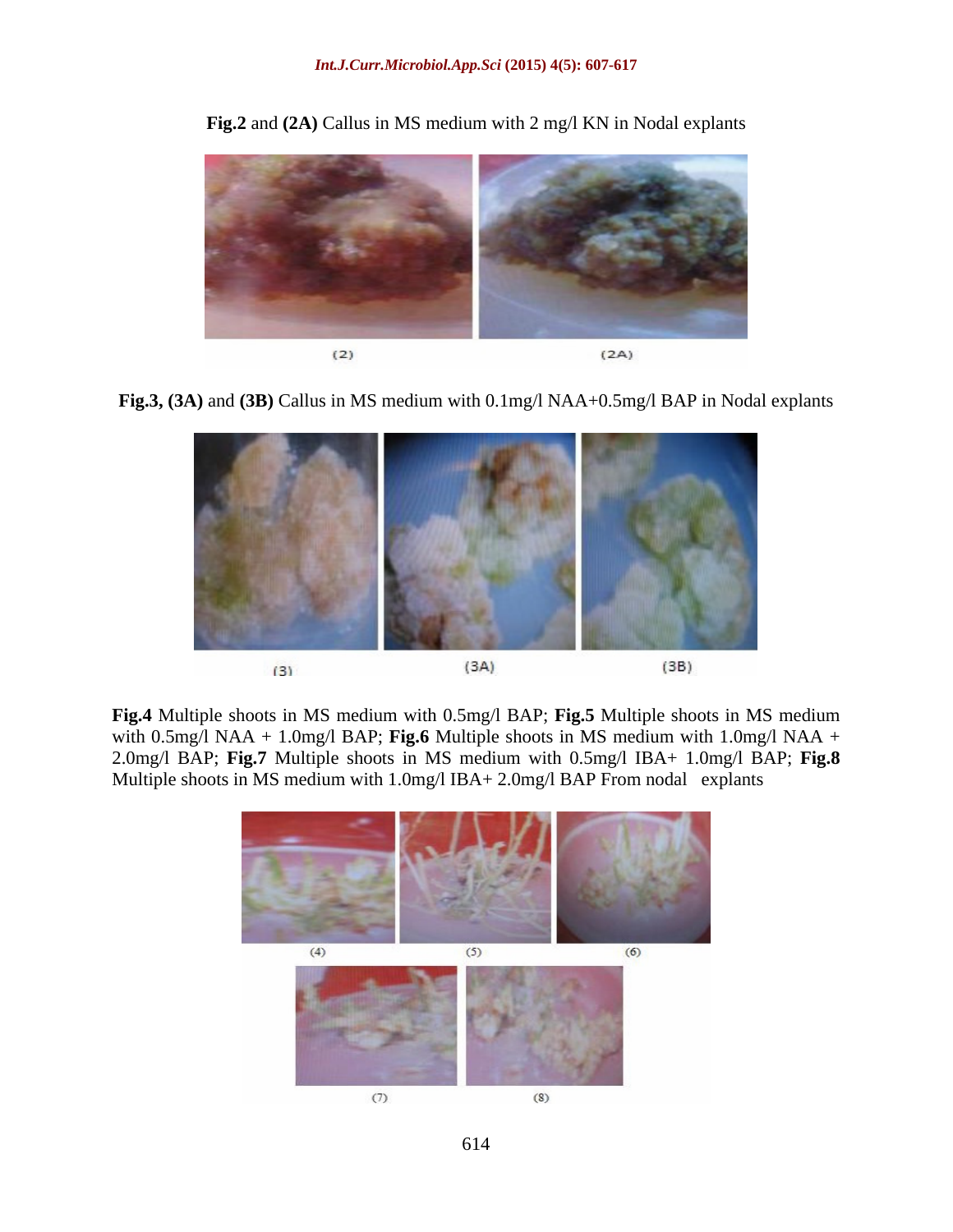

**Fig.9** Multiple shoots from nodal explants; **Fig.10 -13** Acclimatized shoot in garden soil

Better root induction 87.5% and 83.3% mortality rate as they grown under optimal development  $3.6 \pm 0.17$  and  $3.6 \pm 0.22$  roots *in vitro* conditions like high humidity, low per shoot with an average length of  $4.00<sub>+</sub>$  temperature and aseptic conditions on a 0.02cm and 3.62  $0 \pm 0.03$ cm was observed nutrient medium with ample sugar for on MS media supplemented with 1.5mg/l IBA and 1.0mg/l IBA+ 0.1mg/l BAP<br>respectively in nodal explants (Fig.9) all are

induction was gave good response in

Benmoussa *et al.,* 1997 & Mehta and shoots were transplanted to the plastic pots Subramanian, 2005 induced roots on media showed 83% of survival. After this the containing IBA in *A. densiflorous,* plantlets were transplanted to green house at *A.adscendens and A.racemosus* shoots  $25 + 2^0$  C under less humidity finally, they respectively whereas Gosh and sen, 1996 were transplanted in the natural condition reported good rooting on MS media containing IAA in *A. verticillatus.* The number of roots induced was recorded to It is difficult to release a new variety of increase to with an increase in concentration Asparagus by the plant tissue culture. but the root thickness gradually decrease Moreover also it takes long times to release with an increase in concentration of IBA and a stable variety. Thus tissue culture IBA with BAP. technique can plays an important role in this

directly transplanted to field because of high

heterotrophic growth.

respectively in nodal explants (Fig.9) all are In the present study *In vitro* raised plantlets statistically more significant (table.3). were first potted on plastic pots containing In our experiment, other auxins like IAA and manure (1:1:1), the plantlets were covered IBA did not show any kind of callus with transparent polythene bag to maintain induction and shoot proliferation but root nearly 80% humidity level for first ten combinations of IBA and IBA with BAP green house at  $25 + 2^{0}$ C under less humidity concentration in nodal explants. and natural sunlight and finally, they were equal ratio of sterile sand, soil and farmyard days. After this the plantlets were shifted to transplanted in the natural condition. Rooted with 75% survival (Fig. 10-13).

The Regenerated plantlets have been not planting material in a year round basis and regard for supply of disease free quality true to true types of the mother plant.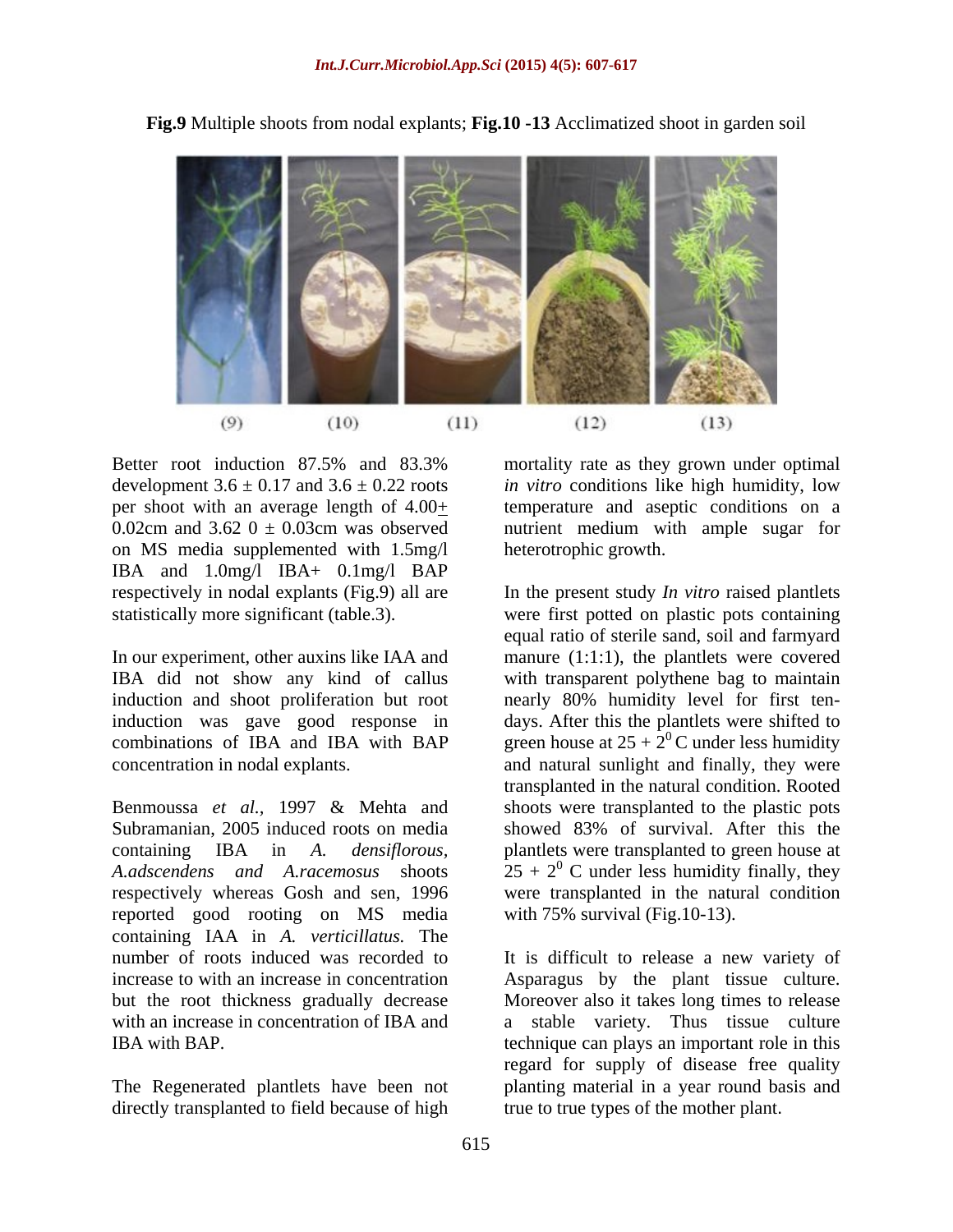I sincerely thanks to my Guide Dr. R.S. 90(1): 49-55. Patel, Assistant professor, Biology Evans, W.C. and Trease, G.E. 2002. Trease Department, K.K.Shah Jarodwala and Evans pharmacognosy by W.B. Maninagar Science College, Ahmedabad (Gujarat) for his supportive encouragement George, E. F. 1993. Plant propagation by for smooth completion of the work. tissue culture. Part 1. The

- 
- and Naveed, N. H. 2012. Effect of
- Balakrishnan, V., Latha, M. R., Ravindran, Clonal Propagation of *Morus alba* L.
- Benmoussa, M., Mukhopadhyay, S. and tree Oroxylum indicum (L.) Vent. influencing regeneration from *Biotech.*, 8(16):3777-3781.
- Bopana, N. and Saxena, S. 2007. *Asparagus*  evaluation and conservation needs. *J.*
- Datta, G.K., Sairam, K., Priyambada, S.,
- 

**Acknowledgements Acknowledgements Acknowledgements Acknowledgements Acknowledgements Acknowledgements Acknowledgements Acknowledgements Acknowledgements Acknowledgements Acknowledgements Acknowledgem** botanical drugs in cancer chemotherapy. *J. Ethnopharmacol.*,

- Saunders. China., 193-407.
- **References** Edington, wilts, England, 89-91. tissue culture. Part 1. The Technology. Exegetics Ltd.,
- Afroz, F., Jahan, M.A.A., Hassan, A. K. M. and Khatun, R. 2010. *In vitro* Plant cooperi as affected by growth Regeneration from Axillary Buds of regulators. Biol. Plant., 36: 527-534. Ghosh B. and Sen S. 1994b. Micropropagation of Asparagus regulators. *Biol. Plant.,* 36: 527-534.
- *Asparagus racemosus* Wild. a Ghosh, B. and Sen, S. 1994a. Effect of Medicinal Plant, Bangladesh. *J. Sci.* explants, light intensity and growth *Ind. Res.*, 45(3):255-260. The regulators on stable regeneration of Ali, A., Rizwan, M., Majid, A., Saleem, A. *Asparagus plumosus* Baker. *Nucl.Calcutta.,* 37:24-29.
	- media type and explants source on Ghosh, B. and Sen, S. 1996. Plant micropropagation of *Dalbergia sissoo*: A tree of medicinal *verticilatus* L. J. Herbs, Species *Med.*  importance. *J. Med. Plant* regeneration in *Asparagus Plants*., 4: 9-17.
	- *Res.,*6(9):1742-1751. Girijashankar, V. 2011. Micropropagation of K. C. and Robinson, J. P. 2009. *auriculiformis*. *J. Med. Plants.* multipurpose medicinal tree *Acacia Res.,*5(3):462-466.
	- through nodal and axillary bud Gokhale, M. and Bansal, Y. K. 2009. Direct explants. *Bot. Res. Inter.,* 2(1):42-49. *in vitro* regeneration of a medicinal Desjardins, Y. 1997. Factors through tissue culture. *Afr. J.* tree *Oroxylum indicum* (L.) Vent. *Biotech.,* 8(16):3777-3781.
	- protoplasts of *Asparagus densiflorus*. Hussain, M. K., and Anis, M. 2009. Rapid *in Plant Cell Reports.,* 17(2):123-128. *vitro* multiplication of *Melia racemosus*-Ethnopharmacological tree). *Acta. Physiol. Plant.,* 31:765 *vitro* multiplication of *Melia azedarach* L. (a multipurpose woody 772.
	- *Ethnopharmacol*., 110: 1-15. Kamat, J. P., Boloor, K. K., Devasagayam Debnath, P. K., Goel, R. K. 2002. 2000. Antioxidant properties of Antiulcerogenic activity of *Satavari manduran* Ayurvedic herbo mineral damage induced by gamma radiation preparation. *Indian J. Exp. Biol.*, <br>40(10): 1173-1177. <br>*Ethnopharmacol.*,71: 425-435. T. P. and Venkatachalam, S. R. *Asparagus racemosu*s against in rat liver mitochondria. *J. Ethnopharmacol.,*71: 425-435.
- Diwanay, S., Chitre, D., Patwardhan, B. Mandal, S.C., Maiti, B.C., Maity, T.K., Pal, 2004. Immunoprotection by M., Saha,B.P. 1998. Evaluation of